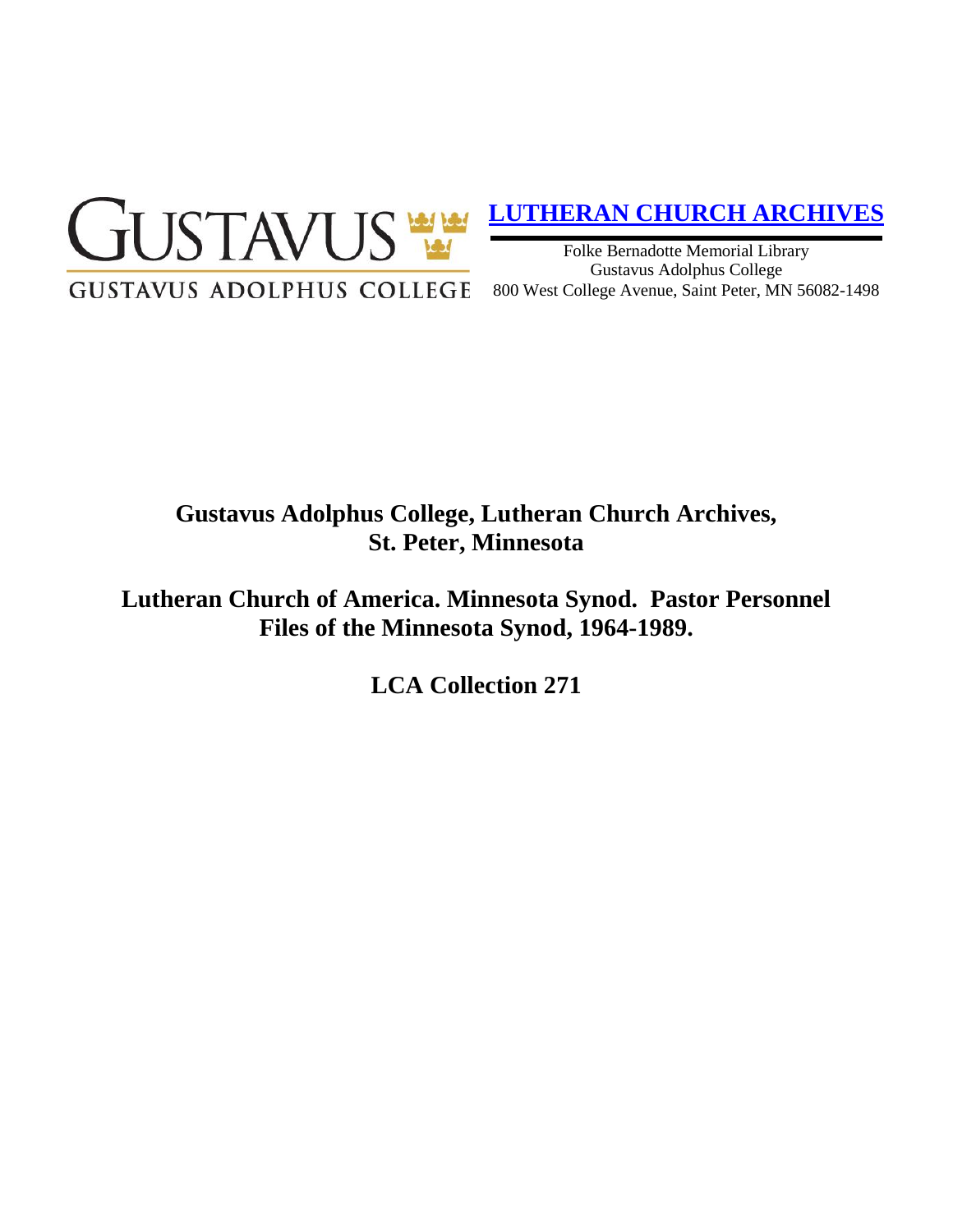#### **Lutheran Church of America. Minnesota Synod. Pastor Personnel Files of the Minnesota Synod, 1964-1989. LCA Collection 271. 3 Record Center Cartons.**

## **ABSTRACT:**

The Pastor Personnel Files of the Minnesota Synod collection contains profiles of each pastor's history of calls and other information about their employment history. Files often contain letters of correspondence for each of the pastors. Materials are for the pastors of the Minnesota Synod of the Lutheran Church of America. These documents are restricted and not available for research.

### **RESTRICTIONS:**

There are restrictions on the use of this collection for research purposes. The researcher assumes full responsibility for observing all copyright, property, and libel laws as they apply.

Researchers must use collection in accordance with the policies of the Lutheran Church Archives, the Folke Bernadotte Memorial Library, and Gustavus Adolphus College.

### **COLLECTION CITATION:**

Lutheran Church of America. Minnesota Synod. Pastor Personnel Files of the Minnesota Synod, 1964-1989. LCA Collection 271. Gustavus Adolphus College, Lutheran Church Archives, St. Peter, Minnesota.

#### **PROCESSED BY:**

Griffin Robertson, student worker, processed this collection and developed the finding aid during April 2016.

#### **SUBJECT HEADINGS:**

Lutheran Church in America. Minnesota Synod. Lutheran Church -- Clergy.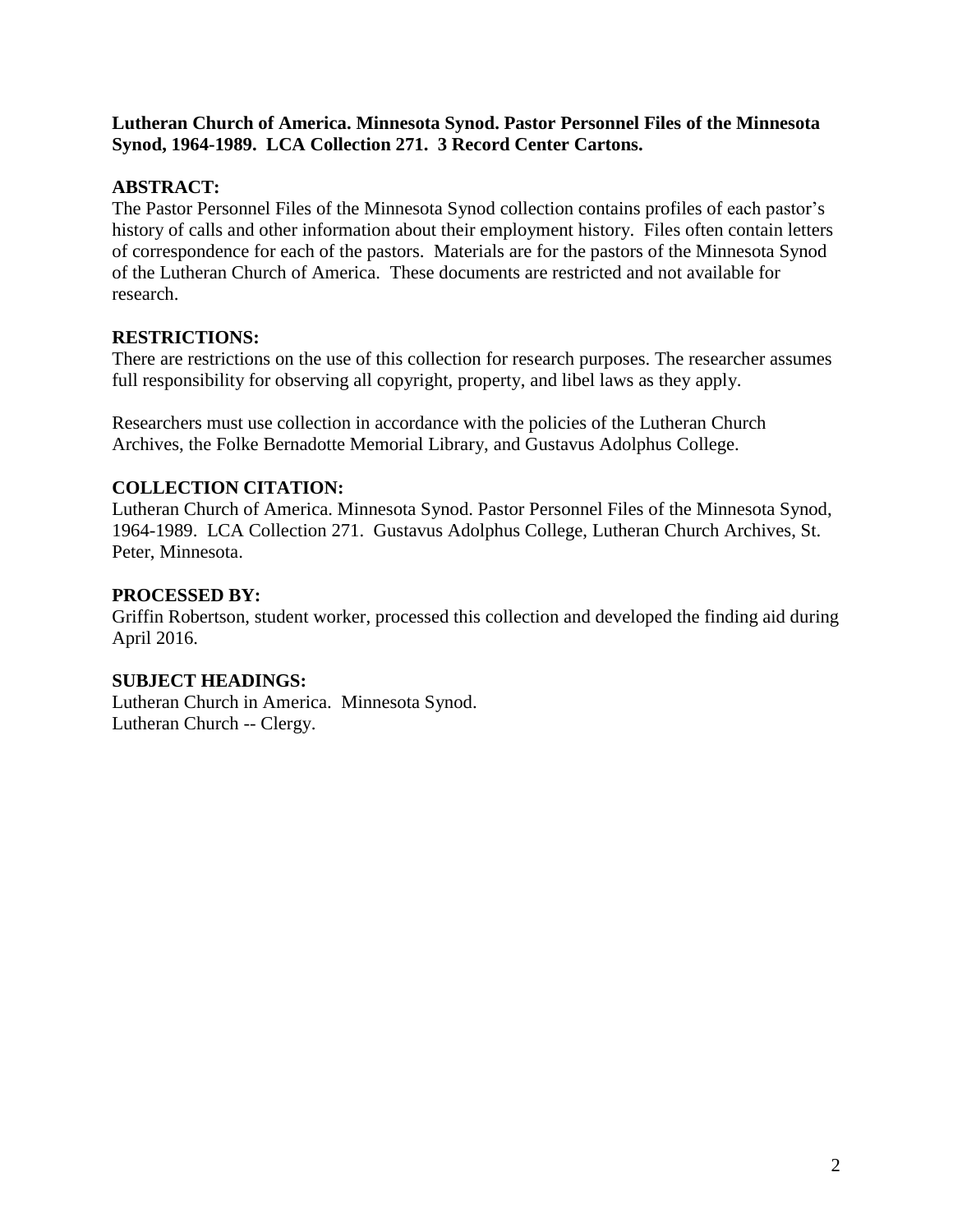| <b>LCA Collection 271</b>                   | <b>Box</b>     | <b>Folder</b>   |
|---------------------------------------------|----------------|-----------------|
| Aamot, John G., 1975-79                     |                |                 |
| Ahlen, A. C. M., 1973-82                    | $\mathbf{1}$   | $\overline{2}$  |
| Aho, Karl N., 1964-84                       | 1              | 3               |
| Albertson, Willard V., 1969-78              | $\mathbf{1}$   | $\overline{4}$  |
| Albrecht, Dennis G., 1971-81                | $\mathbf{1}$   | $\overline{5}$  |
| Almen, Alphonse P., 1973                    | $\mathbf{1}$   | 6               |
| Almonrode, Nitza Rosario de Rodriguez, 1985 | $\mathbf{1}$   | 7               |
| Amdahl, Charles M., 1982                    | 1              | 8               |
| Anderson, Charles K., 1973-77               | $\mathbf{1}$   | 9               |
| Anderson, James A., 1968-81                 | $\mathbf{1}$   | 10              |
| Anderson, James R., 1968-79                 | 1              | 11              |
| Anderson, Joel P., 1980-84                  | 1              | 12              |
| Anderson, Luther L., 1976-78                | 1              | 13              |
| Anderson, Michael J., 1984-85               | $\mathbf{1}$   | 14              |
| Anderson, Nathan P., 1983                   | $\mathbf{1}$   | 15              |
| Anderson, R. Charles, 1969-78               | $\mathbf{1}$   | 16              |
| Anderson, Roger H., 1972-79                 | $\mathbf{1}$   | 17              |
| Anderson, Reuben C., 1973-80                | $\mathbf{1}$   | 18              |
| Anderson, Roger L., 1968-84                 | $\mathbf{1}$   | 19              |
| Andresen, John C., 1984                     | $\mathbf{1}$   | 20              |
| Arneberg, Gordon R., 1972-80                | 1              | 21              |
| Augustine, Douglas J., 1972-86              | 1              | 22              |
| Barnhart, David R., 1972-84                 | $\mathbf{1}$   | 23              |
| Bartlett, William C., 1976-78               | $\mathbf{1}$   | 24              |
| Benson, Janet C., 1977-79                   | $\mathbf{1}$   | 25              |
| Benson, John Jr., 1973-83                   | $\mathbf{1}$   | 26              |
| Benson, John S., 1973-83                    | 1              | 27              |
| Benson, Nels, 1973-79                       | $\mathbf{1}$   | 28              |
| Berggren, David J., 1974-78                 | $\mathbf{1}$   | 29              |
| Bergh, Larry R., 1983                       | $\mathbf{1}$   | 30              |
| Bergquist, Joseph Emanuel, 1979-85          | $\overline{1}$ | $\overline{31}$ |
| Bergren, J. Henry, 1973-77                  | $\mathbf{1}$   | 32              |
| Bexell, Everett L., 1976-83                 | $\mathbf{1}$   | 33              |
| Billman, Milo M., 1976-87                   | 1              | 34              |
| Bingea, Richard J., 1964-76                 | $\mathbf{1}$   | 35              |
| Bitter, Glen Charles, 1972-80               | $\mathbf{1}$   | 36              |
| Bjorkman, A. Theodore, 1970-87              | $\mathbf{1}$   | 37              |
| Bjorlin, Dana P., 1980-83                   | $\mathbf{1}$   | 38              |
| Bobb, Shelley Jo, 1983                      | $\mathbf{1}$   | 39              |
| Bomgren, A. E., 1973-87                     | 1              | 40              |
| Bonkoski, Lori Jean, 1986                   | $\mathbf{1}$   | 41              |
| Borchelt, Joel P., 1979-87                  | $\mathbf{1}$   | 42              |
| Boye, Eric J., 1987                         | $\mathbf{1}$   | 43              |
| Briere, Melvin A., 1972-85                  | $\mathbf{1}$   | 44              |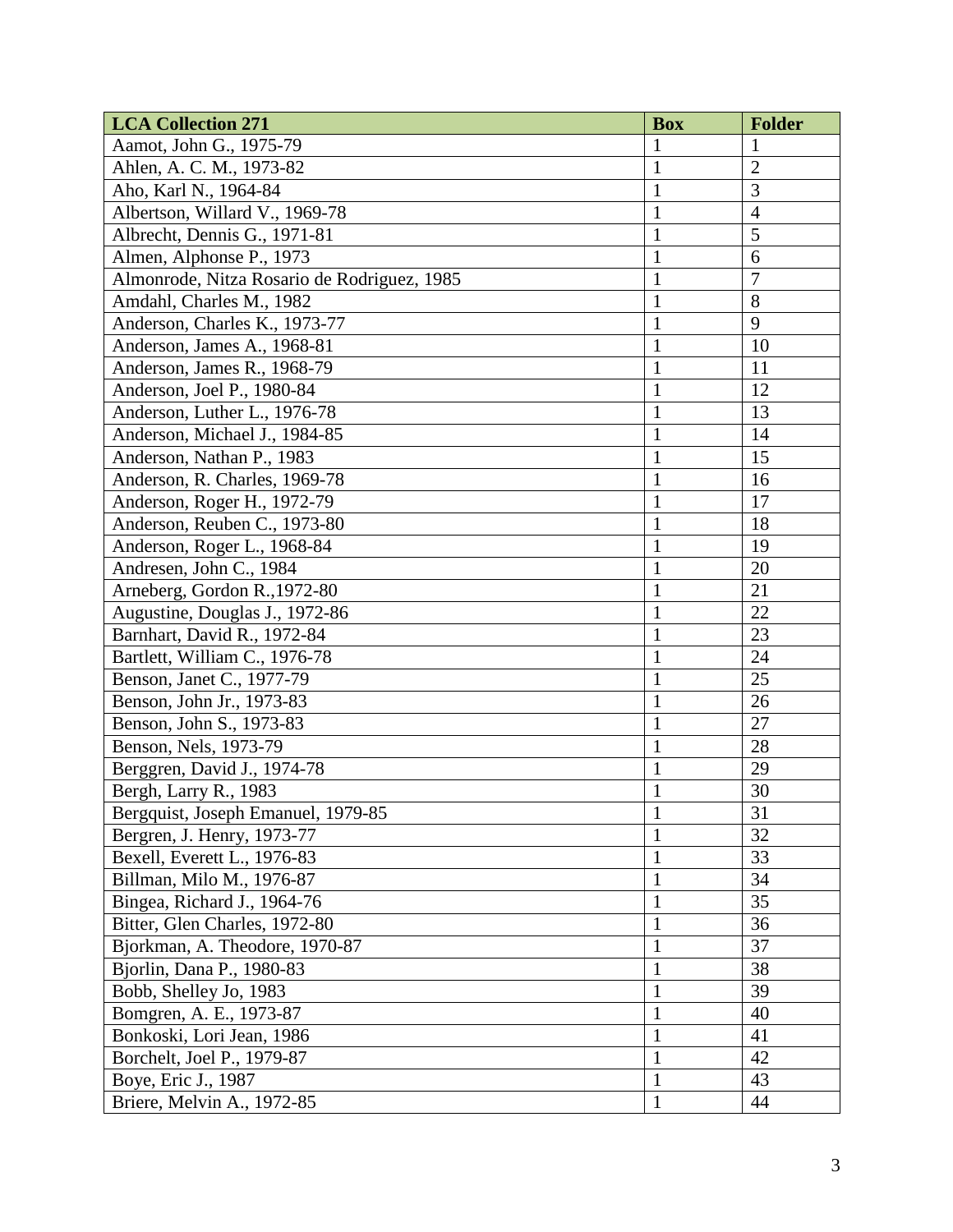| Brostrom, Carl A., 1973                | $\mathbf{1}$ | 45              |
|----------------------------------------|--------------|-----------------|
| Brown, Gary C., 1972-85                | 1            | 46              |
| Brown, Gilbert R., 1977-82             | $\mathbf{1}$ | 47              |
| Brown, Jares, 1967-76                  | 1            | 48              |
| Brown, Oliver E., 1985                 | 1            | 49              |
| Bruehl, William M., 1966-87            | 1            | 50              |
| Burton, Gotthard E., 1973-83           | $\mathbf{1}$ | 51              |
| Campbell, Archie N., 1978-82           | $\mathbf{1}$ | 52              |
| Carlson, C. Willard, 1969-78           | $\mathbf{1}$ | 53              |
| Carlson, Donald E., 1978-87            | $\mathbf{1}$ | 54              |
| Carlson, Harold E., 1973-83            | 1            | 55              |
| Carlson, Harvey N., 1971-78            | $\mathbf{1}$ | 56              |
| Carlson, Martin E., 1972-87            | $\mathbf{1}$ | 57              |
| Carlson, Merle F., 1967-83             | $\mathbf{1}$ | 58              |
| Carlson, Paul S., 1967-85              | $\mathbf{1}$ | 59              |
| Carlson, Reuben L., 1980-85            | $\mathbf{1}$ | 60              |
| Carlson, Robert S., 1982               | 1            | 61              |
| Carlson, Steven W., 1975-85            |              | 62              |
| Carsen, Kenneth H., 1983               | $\mathbf{1}$ | 63              |
| Chelgren, Mark J., 1987                | $\mathbf{1}$ | 64              |
| Chilstrom, Herbert W., 1983            | $\mathbf{1}$ | 65              |
| Christensen, David B., 1972-86         | 1            | 66              |
| Christoffersen, Mark E., 1982-85       | 1            | 67              |
| Clawson, John T., 1972-86              | $\mathbf{1}$ | 68              |
| Collin, Edward E., 1973                | $\mathbf{1}$ | 69              |
| Conrad, Evald J., 1978                 | 1            | 70              |
| Chookiatsirichai, Sunthi Paul, 1982-87 | $\mathbf{1}$ | 71              |
| Cooper, William Henry, 1981            | $\mathbf{1}$ | 72              |
| Cornell, Martin Luther, 1969-81        | $\mathbf{1}$ | 73              |
| Cowen, Timothy L., 1977-80             | $\mathbf{1}$ | 74              |
| Custead, Carol Sjoding, 1980-81        | $\mathbf{1}$ | 75              |
| Dahl, Gerald R., 1966-80               | $\mathbf{1}$ | $\overline{76}$ |
| Day, Edward A., 1980-84                | $\mathbf{1}$ | 77              |
| Demker, Stig, 1982-84                  | $\mathbf{1}$ | 78              |
| Dorn, Roy V., 1968-77                  |              | 79              |
| Duesenberg, Timothy A., 1983           | 1            | 80              |
| Eckman, David V., 1964-85              | $\mathbf{1}$ | 81              |
| Egler, Harvey H.W., 1977-85            | $\mathbf{1}$ | 82              |
| Eldal, Mark A., 1986                   | $\mathbf{1}$ | 83              |
| Elvert, Harold F., 1971-78             | 1            | 84              |
| Engstrom, Robert A., 1967-84           | 1            | 85              |
| Erickson, John G., 1981-87             | $\mathbf{1}$ | 86              |
| Ericsson, Robert W., 1973              | $\mathbf{1}$ | 87              |
| Erling, Maria E. Spangler, 1983        | $\mathbf{1}$ | 88              |
| Evert, Jack A., 1979-81                | $\mathbf{1}$ | 89              |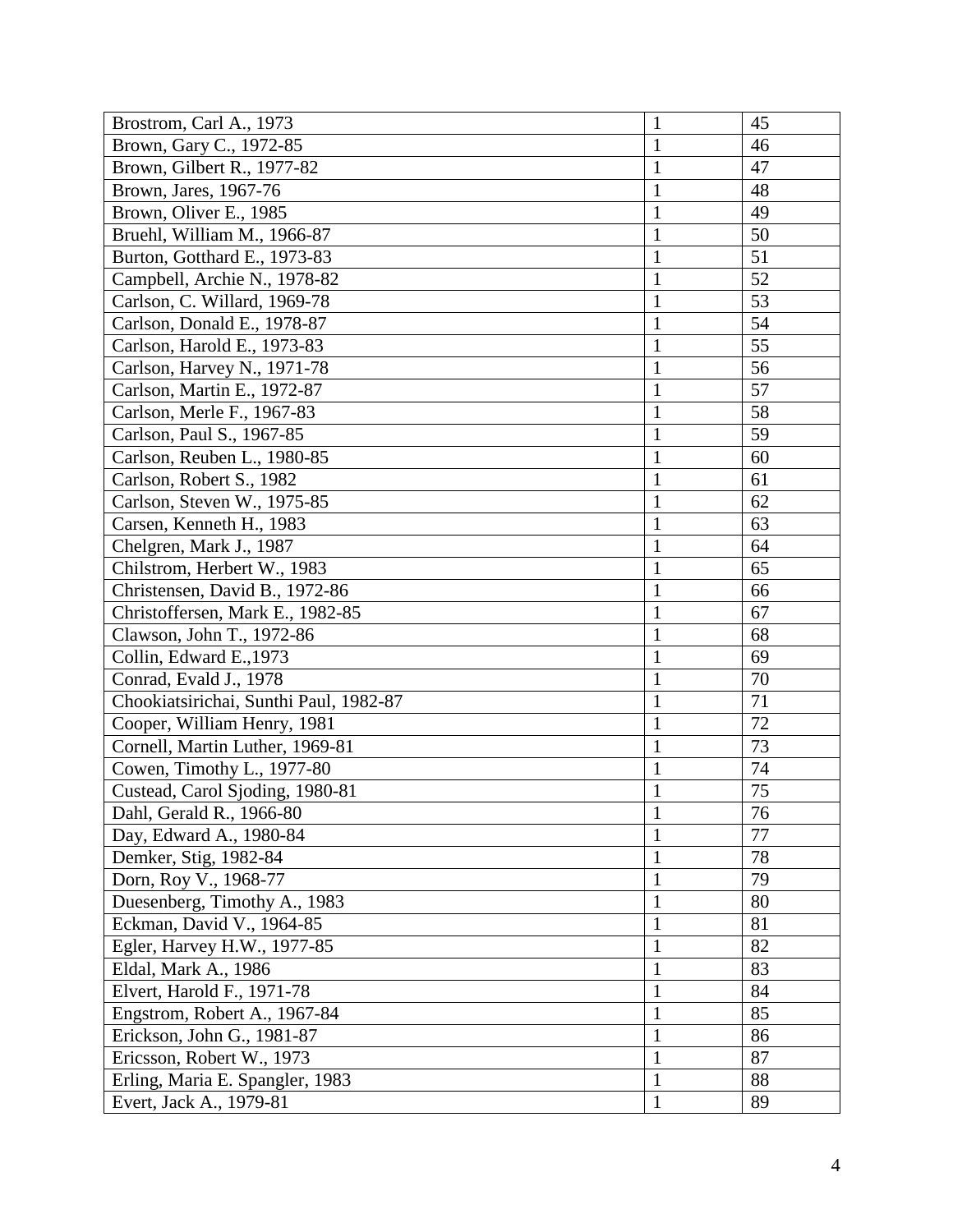| Fagerberg, David W., 1977-85     | $\mathbf{1}$   | 90             |
|----------------------------------|----------------|----------------|
| Fagerberg, Wilson B., 1977-80    | $\mathbf{1}$   | 91             |
| Farmer, Chris M., 1978-80        | $\mathbf{1}$   | 92             |
| Farstrup, A. Ejnar, 1970-76      | $\mathbf{1}$   | 93             |
| Fasth, Amy E., 1984              | $\mathbf{1}$   | 94             |
| Force, Maynard A., 1977-83       | $\mathbf{1}$   | 95             |
| Ford, Reuben H., 1963-73         | $\mathbf{1}$   | 96             |
| Foreman, Larry M., 1981-82       | 1              | 97             |
| Frank, Alfred O., 1978-79        | $\mathbf{1}$   | 98             |
| Fransen, Paul S., 1977-87        | $\mathbf{1}$   | 99             |
| Freudenstein, Thomas J., 1976-87 | $\mathbf{1}$   | 100            |
| Gafkjen, William O., 1985-87     | $\mathbf{1}$   | 101            |
| Gardner, Romaine L., 1981-86     | 1              | 102            |
| Gengenbach, Gerald W., 1976-82   | 1              | 103            |
| Girod, Barbara, 1987             | $\mathbf{1}$   | 104            |
| Goodwin, J. Lee, 1981            | $\mathbf{1}$   | 105            |
| Graf, Paul L., 1969-85           | $\mathbf{1}$   | 106            |
| Granquist, Verner A., 1979-86    | $\mathbf{1}$   | 107            |
| Gronseth, Stephen L., 1969-77    | $\mathbf{1}$   | 108            |
| Grossmann, Alfred R., 1966-82    | $\mathbf{1}$   | 109            |
| Gullickson, Randal K., 1979-85   | 1              | 110            |
| Gunberg, Milton A., 1966-85      | $\mathbf{1}$   | 111            |
| Gustafson, A. Malcom, 1969-78    | $\mathbf{1}$   | 112            |
| Gustafson, Paul J. A., 1973-81   | 1              | 113            |
| Gustafson, Roy W., 1968-80       | $\mathbf{1}$   | 114            |
| Hagen, Kristofer, 1977           | 1              | 115            |
| Hagstrom, Dennis K., 1977-84     | $\mathbf{1}$   | 116            |
| Hallquist, Beth Marie, 1984      | 1              | 117            |
| Halvorsen, Robert A., 1980-84    | $\mathbf{1}$   | 118            |
| Hamarberg, Melvin A., 1973-77    | $\mathbf{1}$   | 119            |
| Hanggi, Roger J., 1985           | $\mathbf{1}$   | 120            |
| Hansen, R. Christian, 1970-83    | $\overline{1}$ | 121            |
| Hansen, Rodney V., 1969-87       | $\mathbf{1}$   | 122            |
| Hanson, Grace D., 1981-87        | $\mathbf{1}$   | 123            |
| Hassel, Henning L., 1979-85      | $\overline{2}$ | 1              |
| Hedberg, Raymond W., 1972-77     | $\overline{2}$ | $\overline{2}$ |
| Heedum, Gary W., 1971-80         | $\overline{2}$ | 3              |
| Hendrickson, Michael C., 1973-76 | $\overline{2}$ | $\overline{4}$ |
| Holmes, B. G., 1972-87           | $\overline{2}$ | 5              |
| Holmes, Leroy C., 1971-78        | $\overline{2}$ | 6              |
| Holt, Everett V., 1984           | $\overline{2}$ | $\overline{7}$ |
| Huartson, Darwin L., 1979-83     | $\overline{2}$ | 8              |
| Hultquist, Mark A., 1979-83      | $\overline{2}$ | 9              |
| Jackson, Harvey L., 1979-84      | $\overline{2}$ | 10             |
| Jacobson, Michael J., 1977-80    | $\overline{2}$ | 11             |
|                                  |                |                |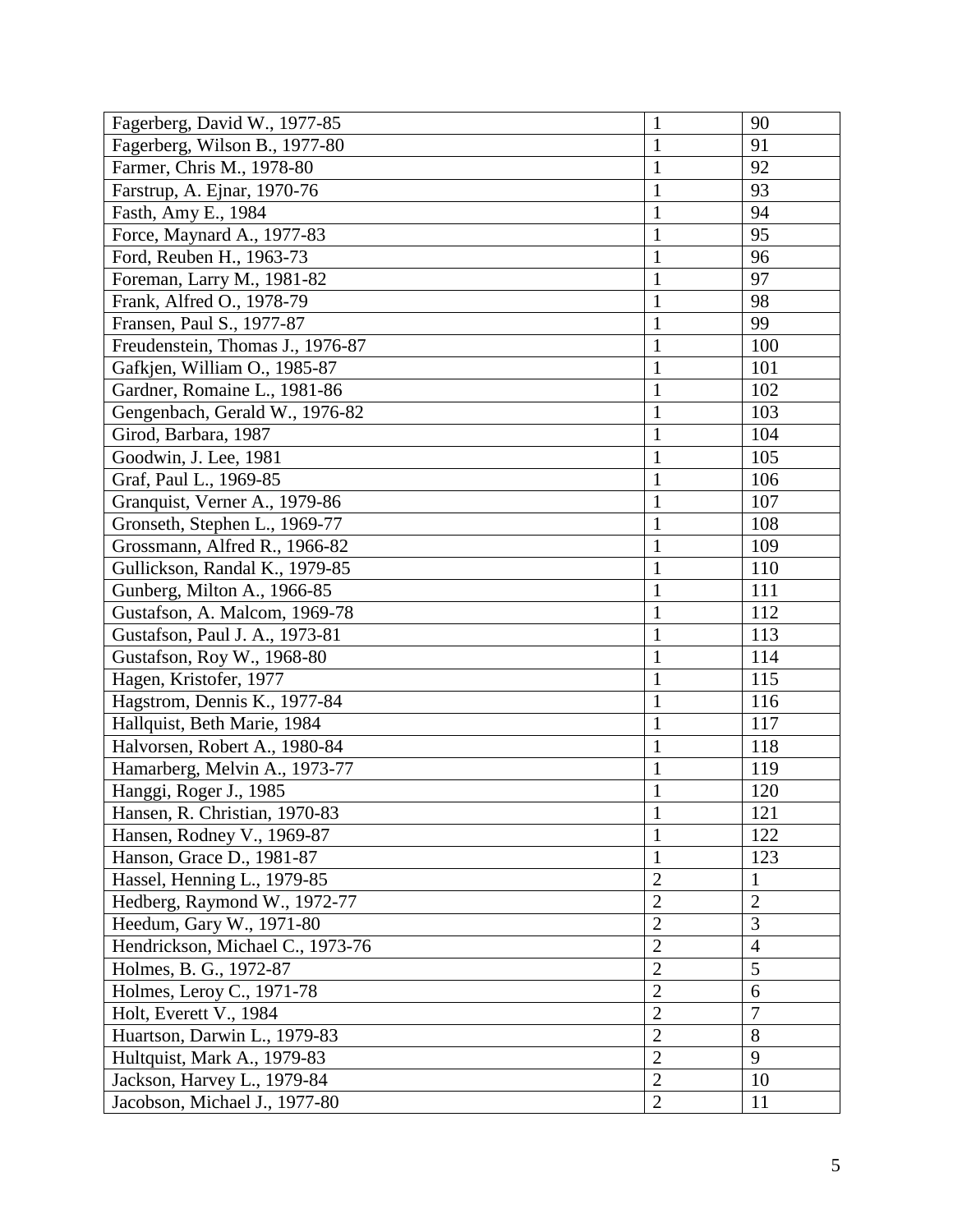| Jacobson, William E,, 1969-76        | $\overline{2}$ | 12 |
|--------------------------------------|----------------|----|
| Jespersen, Harris A., 1977           | $\overline{2}$ | 13 |
| Johansson, Paul S., 1984-85          | $\overline{2}$ | 14 |
| Johns, Mark D., 1983-84              | $\overline{c}$ | 15 |
| Johns, Theodore C., 1976-84          | $\overline{2}$ | 16 |
| Johnson, Alan R., 1972-78            | $\overline{2}$ | 17 |
| Johnson, Donald E., 1982-85          | $\overline{2}$ | 18 |
| Johnson, Dwight R., 1971-85          | $\overline{2}$ | 19 |
| Johnson, Emeroy, 1964-86             | $\overline{2}$ | 20 |
| Johnson, Jeffrey A., 1984            | $\overline{2}$ | 21 |
| Johnson, John C., 1968-77            | $\overline{2}$ | 22 |
| Johnson, Maxwell, 1978-83            | $\overline{2}$ | 23 |
| Johnson, Melvin L., 1968-84          | $\overline{2}$ | 24 |
| Johnson, Paul E., 1974-81            | $\overline{2}$ | 25 |
| Johnson, Raymond E., 1968-76         | $\overline{2}$ | 26 |
| Laeger-Hagemeister, Jeffrey G., 1986 | $\overline{2}$ | 27 |
| Johnson, Raymond W., 1973-83         | $\overline{2}$ | 28 |
| Johnson, Reubon J.C., 1972-77        | $\overline{2}$ | 29 |
| Johnson, Robert D., 1967-78          | $\overline{2}$ | 30 |
| Johnson, Robert M., 1969-86          | $\overline{2}$ | 31 |
| Johnson, Roger K., 1968-78           | $\overline{2}$ | 32 |
| Johnson, Thomas K., 1983             | $\overline{2}$ | 33 |
| Johnson, Wilbert J.O., 1977-81       | $\overline{2}$ | 34 |
| Jorgenson, John, 1988                | $\overline{2}$ | 35 |
| Jorgensen, Ottar S., 1973-87         | $\overline{2}$ | 36 |
| Joyner, Claude H., 1979-81           | $\overline{2}$ | 37 |
| Kallestad, William B., 1972-81       | $\overline{2}$ | 38 |
| Karstead, Robert E., 1972-84         | $\overline{2}$ | 39 |
| Kendall, Leonard, 1968-82            | $\overline{2}$ | 40 |
| Kennedy, Richard J., 1969-81         | $\overline{2}$ | 41 |
| Kindgren, Roy A., 1973-84            | $\overline{2}$ | 42 |
| Kivi, Colin B., 1969-87              | $\overline{2}$ | 43 |
| Knueppel, Jill, 1985                 | $\overline{2}$ | 44 |
| Knutson, Lois D., 1981               | $\overline{2}$ | 45 |
| Kolander, Daniel A., 1972-76         | $\overline{2}$ | 46 |
| Krueger, John G., 1974-80            | $\overline{2}$ | 47 |
| Kyllo, Susan L., 1980-84             | $\overline{2}$ | 48 |
| Kyllonen, Donna J., 1983-84          | $\overline{2}$ | 49 |
| Kysar, Myrna, 1973-79                | $\overline{2}$ | 50 |
| Kysar, Robert D., 1978-79            | $\overline{2}$ | 51 |
| Landeen, Richard F., 1968-85         | $\overline{2}$ | 52 |
| Lange, Walter, 1974-79               | $\overline{2}$ | 53 |
| Lane, Margaret E., 1981              | $\overline{2}$ | 54 |
| Leaf, John M., 1970-80               | $\overline{2}$ | 55 |
| Le Vander, Dylan M., 1985            | $\overline{2}$ | 56 |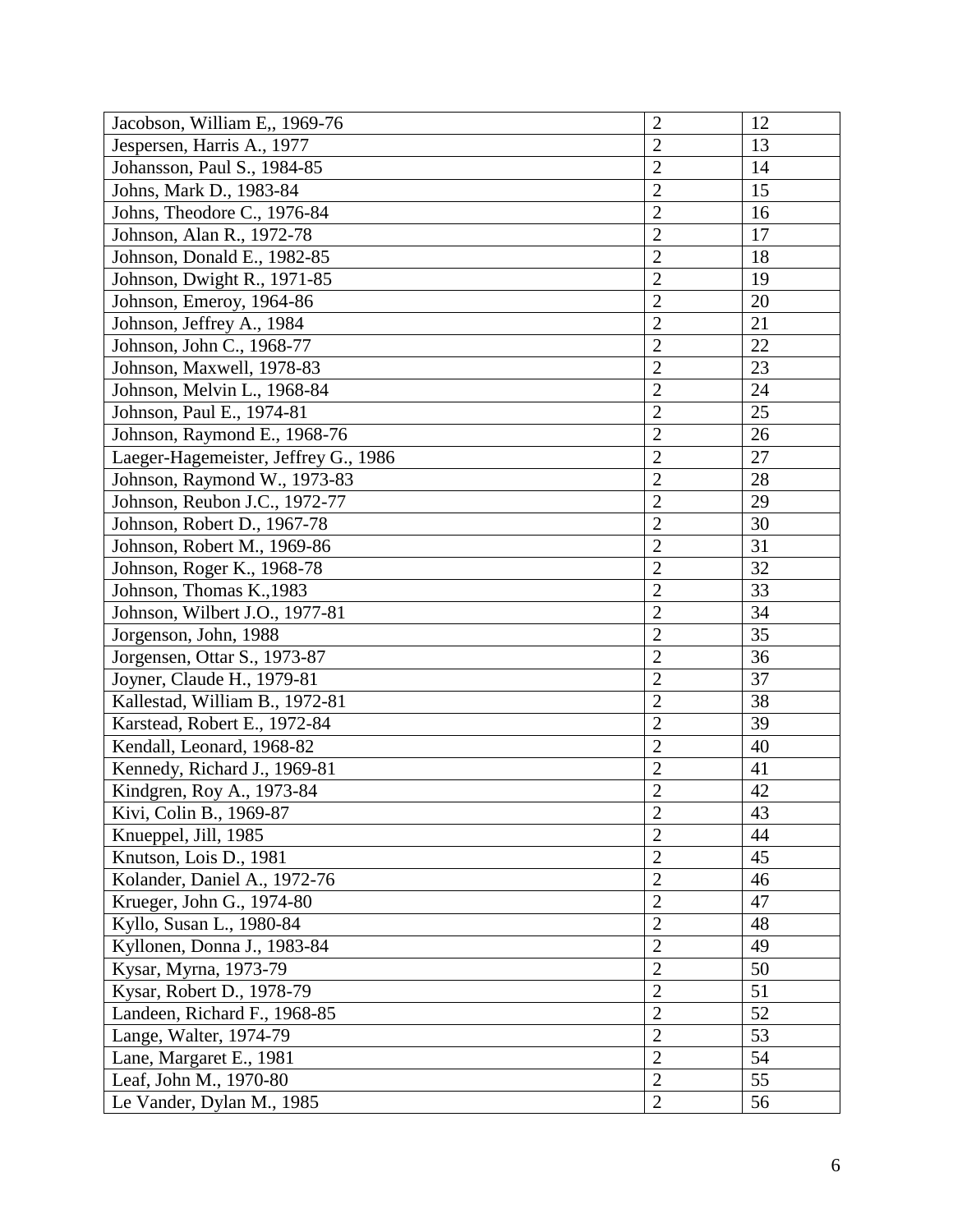| Lindau, Gotfrid, 1973-78          | $\overline{2}$ | 57  |
|-----------------------------------|----------------|-----|
| Lindeman, Roland C., 1980-81      | $\overline{2}$ | 58  |
| Lindquist, Ralph R., 1971-84      | $\overline{2}$ | 59  |
| Linner, Kristine L., 1987         | $\overline{2}$ | 60  |
| Lippitt, David N., 1979-81        | $\overline{2}$ | 61  |
| Lofaren, Aaron L., 1976-83        | $\overline{2}$ | 62  |
| Lofgren, Timothy M., 1985         | $\overline{2}$ | 63  |
| Lowe, Arthur H., 1979-81          | $\overline{2}$ | 64  |
| Lund, Roy M., 1976-80             | $\overline{2}$ | 65  |
| Lundberg, Harry W., 1973-79       | $\overline{2}$ | 66  |
| Lundborg, Arnon L., 1968-83       | $\overline{2}$ | 67  |
| Lundeen, Joel W., 1983-84         | $\overline{2}$ | 68  |
| Lundeen, Obed B., 1984-86         | $\overline{c}$ | 69  |
| Lundeen, Ronald A., 1979-84       | $\overline{2}$ | 70  |
| Lundquist, Amos T., 1973-77       | $\overline{2}$ | 71  |
| Lundquist, George L., 1972-87     | $\overline{2}$ | 72  |
| Malzahn, John D., 1976-83         | $\overline{2}$ | 73  |
| Martin, James J., 1969-83         | $\overline{2}$ | 74  |
| Martinson, Duane William, 1977-83 | $\overline{c}$ | 75  |
| McCallister, Connie L., 1983-87   | $\overline{2}$ | 76  |
| Mcdonald, Gregor R., 1981         | $\overline{2}$ | 77  |
| Mcelderry, Frederick L., 1981-85  | $\overline{2}$ | 78  |
| Meehan, Kenneth E., 1981-85       | $\overline{2}$ | 79  |
| Melander, N. L., 1973-82          | $\overline{2}$ | 80  |
| Mellgren, Lorenze E., 1968-81     | $\overline{2}$ | 81  |
| Merkouris, Gerald M., 1983-87     | $\overline{2}$ | 82  |
| Mersey, Michael H., 1978-87       | $\overline{2}$ | 83  |
| Metzker, John G., 1973-80         | $\overline{2}$ | 84  |
| Mikkelsen, Michael, 1973-78       | $\overline{c}$ | 85  |
| Miller, Earlean, 1984-86          | $\overline{2}$ | 86  |
| Miller, Jack D., 1978-86          | $\overline{2}$ | 87  |
| Morgan, Michael G., 1973-78       | $\overline{2}$ | 88  |
| Morehouse, Terry R., 1969-79      | $\overline{2}$ | 89  |
| Mueller, Jerry L., 1985           | $\overline{2}$ | 90  |
| Nelson, Boyd C., 1979-83          | $\overline{2}$ | 91  |
| Nelson, Carlton E., 1977-81       | $\overline{2}$ | 92  |
| Nelson, Clarence T., 1972-77      | $\overline{2}$ | 93  |
| Nelson, David R., 1975-77         | $\overline{2}$ | 94  |
| Nelson, Fancis E., 1968-86        | $\overline{2}$ | 95  |
| Nelson, Irven A., 1970-86         | $\overline{2}$ | 96  |
| Nelson, Kenneth G., 1969-74       | $\overline{2}$ | 97  |
| Nelson, Martha M., 1981-82        | $\overline{2}$ | 98  |
| Nelson, Sande N., 1975-80         | $\overline{2}$ | 99  |
| Nielsen, Sheryl L., 1987          | $\overline{2}$ | 100 |
| Neuhardt, Emil, 1973-84           | $\overline{2}$ | 101 |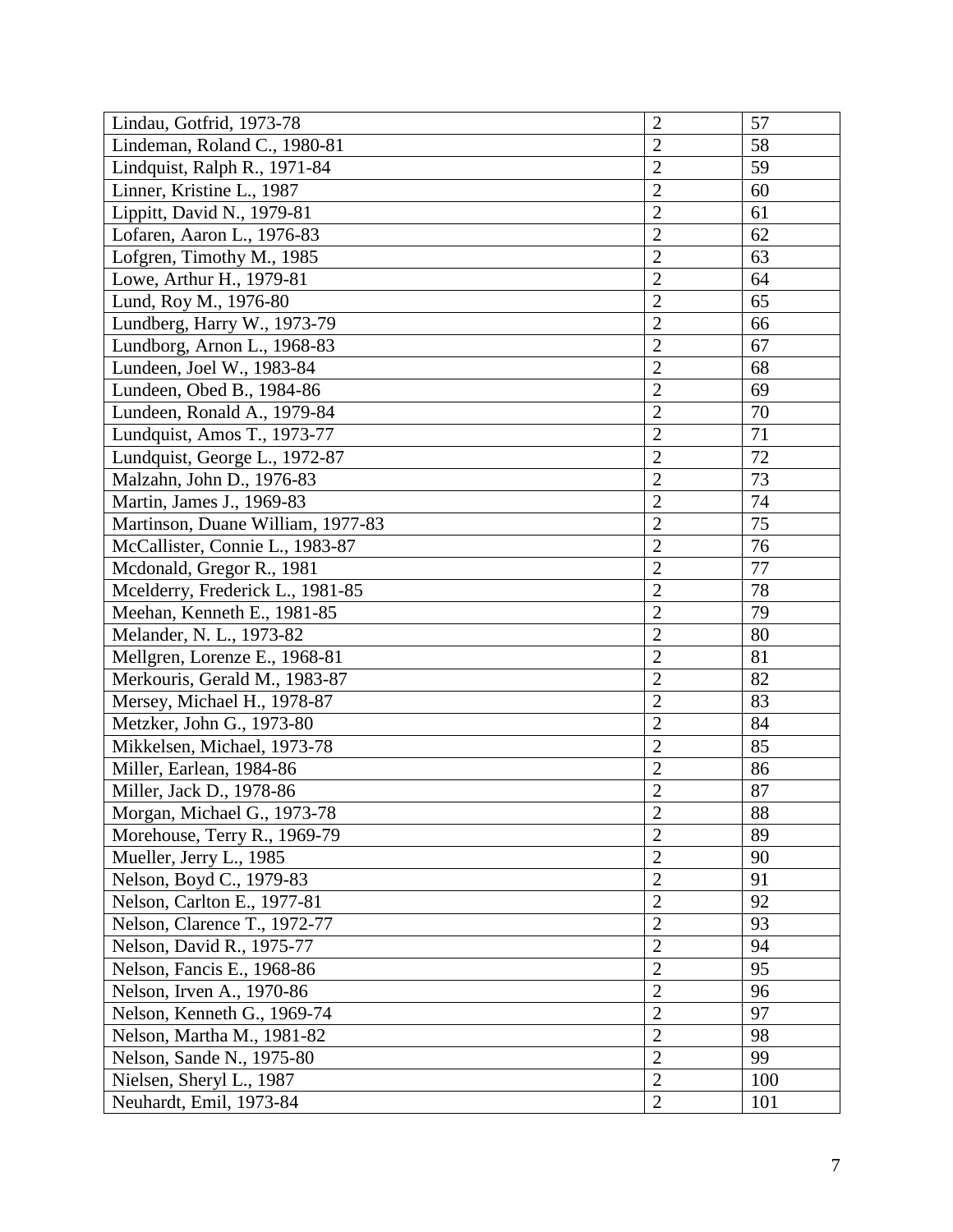| Niemi, Jack R., 1972-79          | $\overline{2}$ | 102            |
|----------------------------------|----------------|----------------|
| Nordby, Kurt R., 1980-85         | $\overline{2}$ | 103            |
| Nordeem, Bruce Philip, 1983      | $\overline{2}$ | 104            |
| Noren, Paul H. A., 1967-76       | $\overline{2}$ | 105            |
| Ollila, Douglas J., 1966-78      | $\overline{2}$ | 106            |
| Olson, Douglas K., 1971-78       | 3              | 1              |
| Olson, Grant H., 1973-86         | 3              | $\overline{2}$ |
| Olson, Harold L., 1983           | $\overline{3}$ | 3              |
| Olson, Luther J., 1977-83        | $\overline{3}$ | $\overline{4}$ |
| Olson, Merlyn J., 1977-84        | $\overline{3}$ | 5              |
| Stephen, J. Olson, 1986          | $\overline{3}$ | 6              |
| Olson, Steven J., 1983           | $\overline{3}$ | $\overline{7}$ |
| Olson, Vendel W., 1970-83        | 3              | 8              |
| Otten, Richard E., 1967-89       | $\overline{3}$ | 9              |
| Palmaren, Donald G., 1970-87     | $\overline{3}$ | 10             |
| Palmquist, John F., 1968-86      | 3              | 11             |
| Pearson, A. B., 1969-84          | $\overline{3}$ | 12             |
| Pearson, Douglas A., 1976-83     | 3              | 13             |
| Peterson, Leslie C., 1972-81     | $\overline{3}$ | 14             |
| Peterson, S. E., 1979            | 3              | 15             |
| Peterson, Thomas G., 1982        | 3              | 16             |
| Pierson, Loe B., 1976-78         | 3              | 17             |
| Pillman, Leroy E., 1969-78       | 3              | 18             |
| Potter, David E., 1985-87        | $\overline{3}$ | 19             |
| Puccio, Kenneth Anthony, 1977-83 | $\overline{3}$ | 20             |
| Rasmussen, J. M., 1966-87        | $\overline{3}$ | 21             |
| Raymond, J. William, 1978-81     | 3              | 22             |
| Reinke, Fredrich W., 1975-80     | $\overline{3}$ | 23             |
| Richardson, Larry K., 1982-86    | $\overline{3}$ | 24             |
| Risendal, David Jon, 1984        | 3              | 25             |
| Robinson, Kenneth Bruce, 1980-82 | 3              | 26             |
| Robinson, Thomas L., 1972-81     | $\overline{3}$ | 27             |
| Rude, Ronald H., 1979-85         | $\overline{3}$ | 28             |
| Rupprecht, Peter E., 1981-84     | $\overline{3}$ | 29             |
| Rydbeck, Theodore L., 1973-81    | $\overline{3}$ | 30             |
| Sager, Nathan P., 1985           | $\overline{3}$ | 31             |
| Sass, Marilyn, 1979-85           | $\overline{3}$ | 32             |
| Sass, William J., 1979-85        | $\overline{3}$ | 33             |
| Schack, James R., 1980-84        | $\overline{3}$ | 34             |
| Schafer, David E., 1983          | $\overline{3}$ | 35             |
| Schlauderaff, Kristen S., 1983   | $\overline{3}$ | 36             |
| Schlotterback, Thomas P., 1987   | $\overline{3}$ | 37             |
| Schram, Gregory M., 1984         | $\overline{3}$ | 38             |
| Schulz, John H., 1966-83         | 3              | 39             |
| Schwartz, Mark D., 1976-86       | $\overline{3}$ | 40             |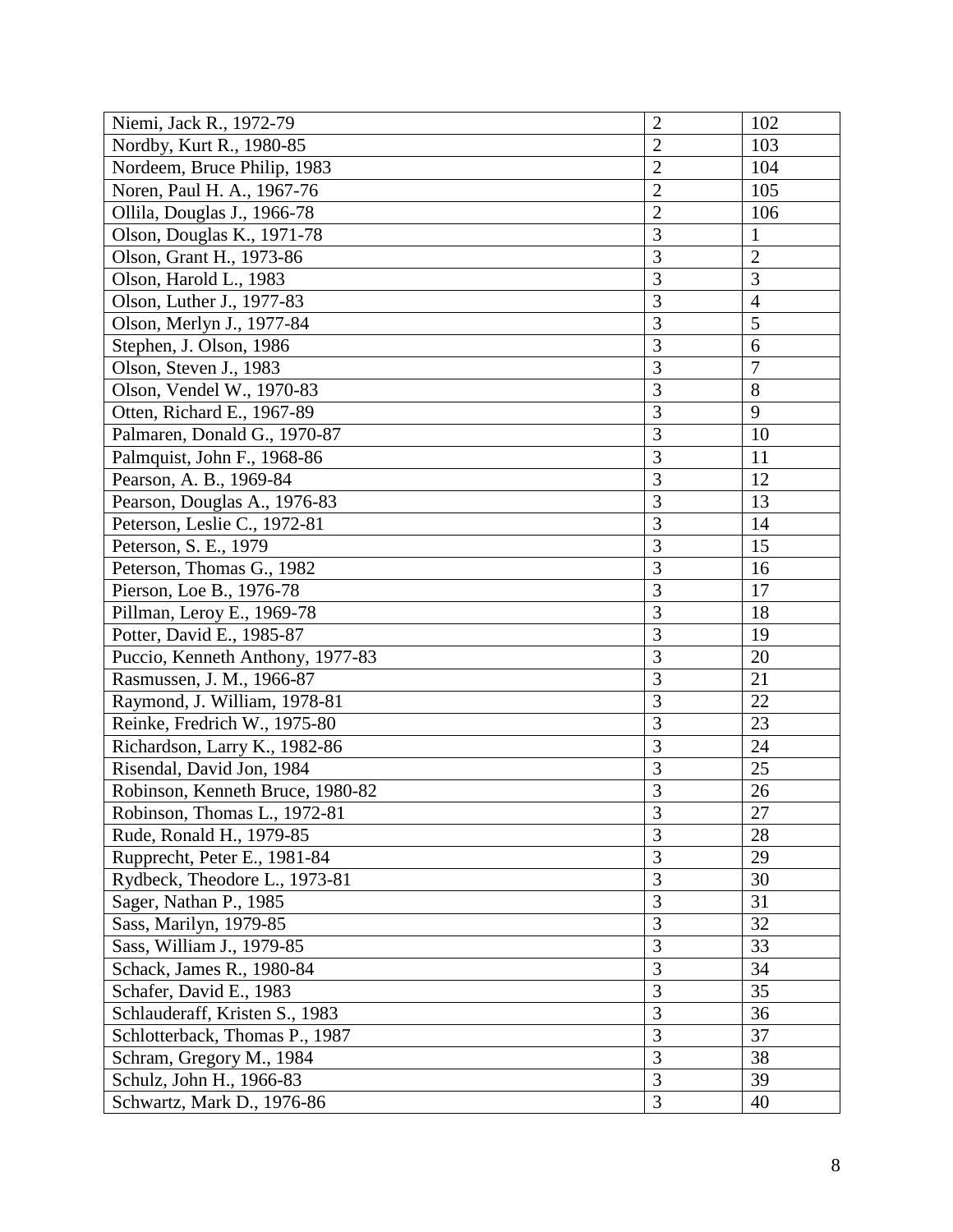| Schwartz, Steven B., 1981       | 3              | 41              |
|---------------------------------|----------------|-----------------|
| Skelbred, John R., 1970-84      | 3              | 42              |
| Smith, Philemon, 1968-79        | 3              | 43              |
| Soli, Karen Louisa, 1975-87     | 3              | 44              |
| Sorbel, David L., 1971-82       | 3              | 45              |
| Stark, Joseph III, 1980-87      | 3              | 46              |
| Stine, Lester L., 1974-78       | 3              | 47              |
| Stine, Lester R., 1987          | 3              | 48              |
| Storms, Roger W., 1982-85       | $\overline{3}$ | 49              |
| Stratton, Terrance L., 1974     | 3              | 50              |
| Swenson, David E., 1975-78      | 3              | 51              |
| Swenson, Dean L., 1972-87       | $\overline{3}$ | 52              |
| Swenson, Lori E., 1987          | 3              | 53              |
| Swenson, Luther G., 1987        | $\overline{3}$ | 54              |
| Swenson, Ronald L., 1968-78     | 3              | 55              |
| Tantow, Larry L., 1970-80       | 3              | 56              |
| Tengbom, Janet L., 1986         | 3              | 57              |
| Tessman, Gary P., 1973-77       | 3              | 58              |
| Thomas, Susan P., 1981-83       | 3              | 59              |
| Thompson, Douglas E., 1987      | 3              | 60              |
| Toensing, Nancy, 1986           | 3              | 61              |
| Torkko, Evert E., 1975-79       | 3              | 62              |
| Towley, Carl K., 1969-79        | 3              | 63              |
| Treichel, Dean M., 1968-85      | $\overline{3}$ | 64              |
| Tumbuan, Dino F., 1982-87       | $\overline{3}$ | 65              |
| Tune, Anders S., 1984-87        | 3              | 66              |
| Vriesman, Dar W., 1977-81       | 3              | 67              |
| Wade, William D., 1981-85       | 3              | 68              |
| Wagner, David H., 1973-78       | $\overline{3}$ | 69              |
| Wargelin, Raymond W., 1970-75   | 3              | 70              |
| Warren, Robert E., 1973         | 3              | 71              |
| Weinberg, John H., 1970-87      | $\overline{3}$ | $\overline{72}$ |
| Welin, Larry R., 1976-80        | 3              | 73              |
| Wellington, Maynard C., 1972-77 | 3              | 74              |
| Werger, Paul M., 1971-78        | 3              | 75              |
| Whetstone, George E., 1977-85   | 3              | 76              |
| White, Donald E., 1979-83       | $\overline{3}$ | 77              |
| Wiberg, Mark P., 1974-87        | $\overline{3}$ | 78              |
| Wickoren, Wayne H., 1976-83     | $\overline{3}$ | 79              |
| Wigstrom, Dean J.II, 1977-84    | $\overline{3}$ | 80              |
| Wilkman, Karl G., 1978-79       | $\overline{3}$ | 81              |
| Williams, Warren D., 1987       | $\overline{3}$ | 82              |
| Worthing, Carol M., 1982        | $\overline{3}$ | 83              |
| Worthington, Z. James, 1982-87  | 3              | 84              |
| Yoman, Wayne I., 1964-79        | 3              | 85              |